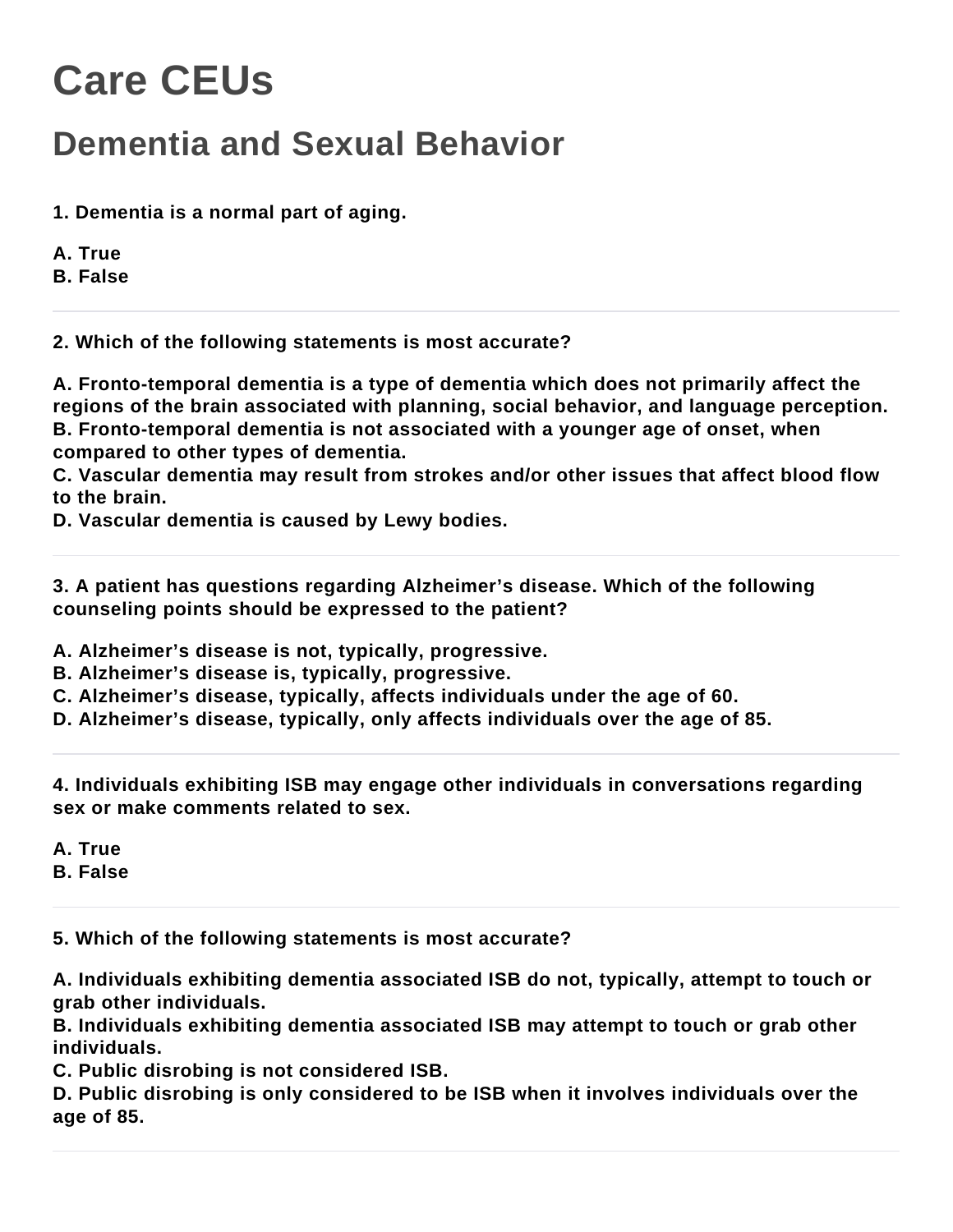**6. Which of the following recommendations may help health care professionals manage patients exhibiting ISB?**

**A. Health care professionals should indulge patients' "foul language."**

**B. Health care professionals should positively reinforce patients' "foul language."**

**C. Health care professionals should positively reinforce ISB.**

**D. Health care professionals should not positively reinforce ISB.**

**7. Due to the nature of dementia, patients may exhibit ISB at specific times of day such as during bathing.**

**A. True**

**B. False**

**8. Which of the following statements is most accurate?**

**A. Health care professionals should understand that patients suffering from dementia associated ISB may also be dealing with other health-related conditions or issues. B. Patients suffering from dementia typically do not have any other health-related conditions or issues.**

**C. Health care professionals should avoid considering patient comorbidities.**

**D. Health care professionals should only consider patient comorbidities when caring for patients under the age of 65.**

**9. According to the text, health care organizations should ensure patients suffering from dementia receive adequate nutrition and physical activity.**

**A. True**

**B. False**

**10. Which of the following statements is most accurate?**

**A. Cognitive behavioral therapy may refer to a form of psychotherapy which focuses on helping individuals solve problems and create positive outcomes by changing unrealistically negative patterns of thought and behavior.**

**B. Cognitive behavioral therapy may refer to a form of psychotherapy which focuses on helping individuals solve problems and create positive outcomes by changing positive patterns of thought and behavior.**

**C. Cognitive behavioral therapy is a form of psychotherapy which may only be used to treat patients under the age of 65.**

**D. Cognitive behavioral therapy is not a form of psychotherapy.**

**11. Psychoeducation may refer to the process of providing information and education**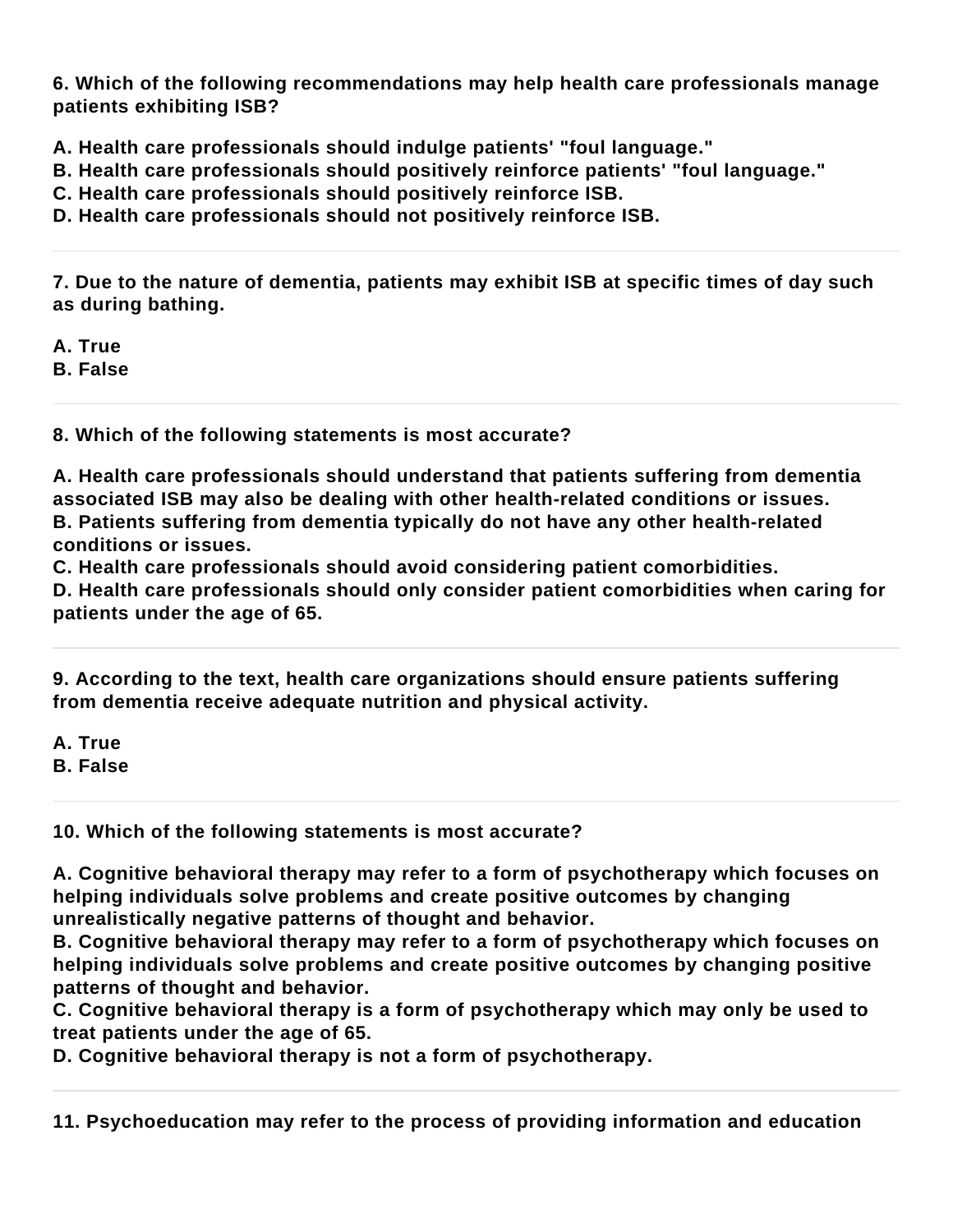**to patients seeking or receiving treatment for mental health-related conditions.**

**A. True**

**B. False**

**12. What is the recommended initial adult dose of Namenda?**

**A. 2.5 mg once daily**

- **B. 5 mg once daily**
- **C. 10 mg once daily**
- **D. 15 mg once daily**

**13. A fellow health care professional has questions regarding Aricept. Which of the following points of interest should be expressed to the fellow health care professional?**

**A. Aricept is considered to be an antipsychotic agent.**

**B. Aricept is considered to be a selective serotonin reuptake inhibitor.**

**C. The recommended dose of Aricept for individuals with mild to moderate Alzheimer's Disease is 2 mg or 4 mg once daily.**

**D. The recommended dose of Aricept for individuals with mild to moderate Alzheimer's Disease is 5 mg or 10 mg once daily.**

**14. A patient has questions regarding Exelon Patch. Which of the following counseling points should be expressed to the patient?**

**A. The recommended initial dose of Exelon Patch is one Exelon Patch (4.6 mg/24 hours) daily.**

**B. The recommended initial dose of Exelon Patch is two Exelon Patches (4.6 mg/24 hours) daily.**

**C. Gastrointestinal adverse effects, including nausea and vomiting, are only common in pediatric patients.**

**D. Gastrointestinal adverse effects, including nausea and vomiting, are not associated with Exelon Patch.**

**15. What is the maximum recommended dose of trazodone (Desyrel)?**

**A. 200 mg per day in divided doses**

**B. 250 mg per day in divided doses**

**C. 350 mg per day in divided doses**

**D. 400 mg per day in divided doses**